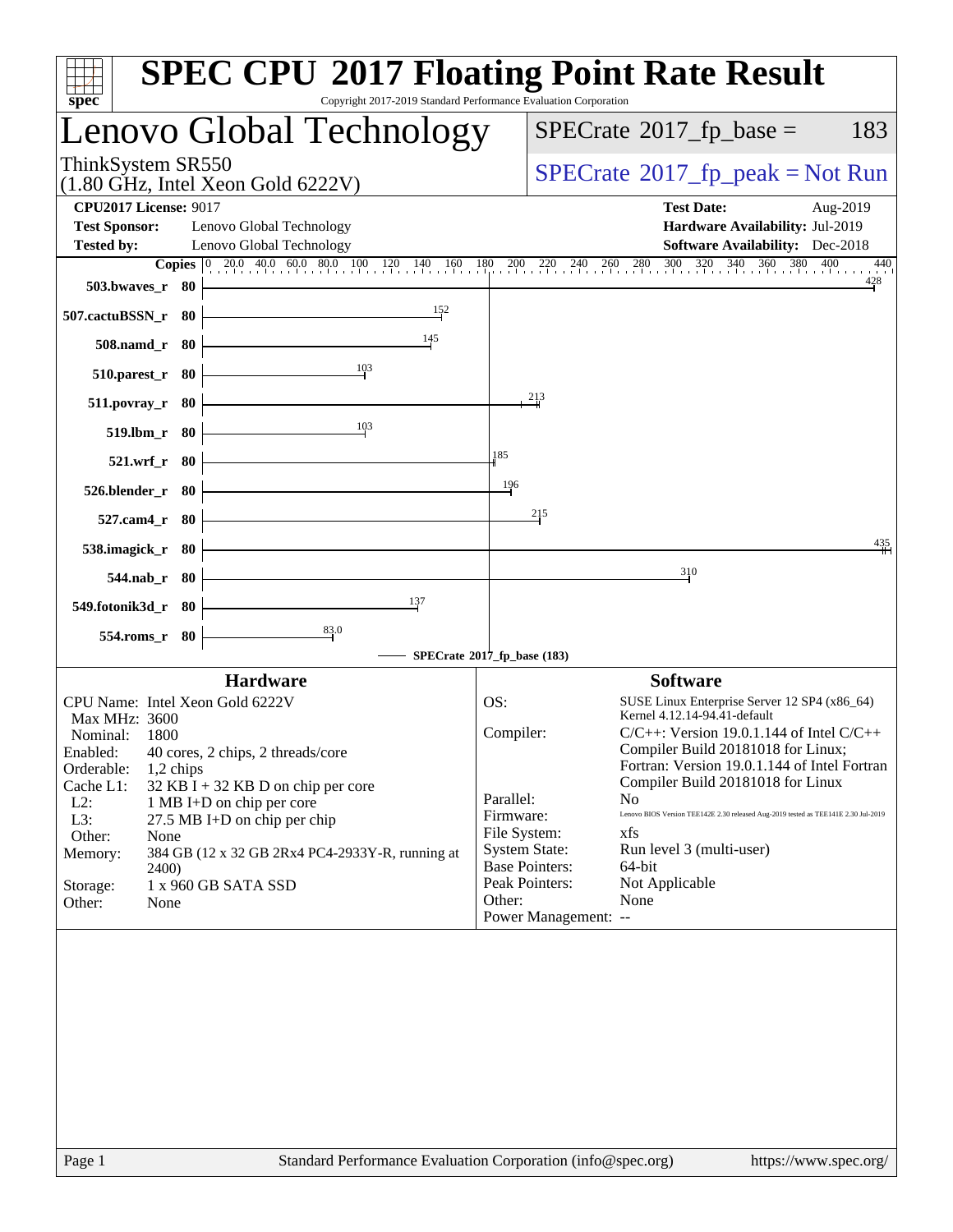

# Lenovo Global Technology

 $SPECTate@2017_fp\_base = 183$ 

(1.80 GHz, Intel Xeon Gold 6222V)

 $SPECTate@2017_fp_peak = Not Run$  $SPECTate@2017_fp_peak = Not Run$  $SPECTate@2017_fp_peak = Not Run$ 

**[Test Sponsor:](http://www.spec.org/auto/cpu2017/Docs/result-fields.html#TestSponsor)** Lenovo Global Technology **[Hardware Availability:](http://www.spec.org/auto/cpu2017/Docs/result-fields.html#HardwareAvailability)** Jul-2019 **[Tested by:](http://www.spec.org/auto/cpu2017/Docs/result-fields.html#Testedby)** Lenovo Global Technology **[Software Availability:](http://www.spec.org/auto/cpu2017/Docs/result-fields.html#SoftwareAvailability)** Dec-2018

**[CPU2017 License:](http://www.spec.org/auto/cpu2017/Docs/result-fields.html#CPU2017License)** 9017 **[Test Date:](http://www.spec.org/auto/cpu2017/Docs/result-fields.html#TestDate)** Aug-2019

#### **[Results Table](http://www.spec.org/auto/cpu2017/Docs/result-fields.html#ResultsTable)**

|                                        | <b>Base</b>   |                |            |                |            | <b>Peak</b>    |       |               |                |              |                |              |                |              |
|----------------------------------------|---------------|----------------|------------|----------------|------------|----------------|-------|---------------|----------------|--------------|----------------|--------------|----------------|--------------|
| <b>Benchmark</b>                       | <b>Copies</b> | <b>Seconds</b> | Ratio      | <b>Seconds</b> | Ratio      | <b>Seconds</b> | Ratio | <b>Copies</b> | <b>Seconds</b> | <b>Ratio</b> | <b>Seconds</b> | <b>Ratio</b> | <b>Seconds</b> | <b>Ratio</b> |
| 503.bwayes r                           | 80            | 1872           | 428        | 1875           | 428        | 1875           | 428   |               |                |              |                |              |                |              |
| 507.cactuBSSN r                        | 80            | 666            | 152        | 666            | 152        | 667            | 152   |               |                |              |                |              |                |              |
| 508.namd_r                             | 80            | 523            | 145        | 523            | 145        | 522            | 146   |               |                |              |                |              |                |              |
| 510.parest_r                           | 80            | 2022           | 104        | 2028           | <b>103</b> | 2028           | 103   |               |                |              |                |              |                |              |
| 511.povray_r                           | 80            | 877            | 213        | 870            | 215        | 920            | 203   |               |                |              |                |              |                |              |
| 519.lbm r                              | 80            | 816            | <b>103</b> | 817            | 103        | 816            | 103   |               |                |              |                |              |                |              |
| $521$ .wrf r                           | 80            | 963            | 186        | 968            | 185        | 968            | 185   |               |                |              |                |              |                |              |
| 526.blender r                          | 80            | 621            | 196        | 620            | <u>196</u> | 620            | 197   |               |                |              |                |              |                |              |
| $527$ .cam $4r$                        | 80            | 652            | 215        | 651            | 215        | 651            | 215   |               |                |              |                |              |                |              |
| 538.imagick_r                          | 80            | 453            | 439        | 457            | 435        | 459            | 433   |               |                |              |                |              |                |              |
| $544.nab$ _r                           | 80            | 434            | 310        | 434            | 310        | 435            | 310   |               |                |              |                |              |                |              |
| 549.fotonik3d r                        | 80            | 2278           | 137        | 2280           | 137        | 2279           | 137   |               |                |              |                |              |                |              |
| $554$ .roms_r                          | 80            | 1529           | 83.2       | 1538           | 82.7       | 1532           | 83.0  |               |                |              |                |              |                |              |
| $SPECrate$ <sup>®</sup> 2017_fp_base = |               |                | 183        |                |            |                |       |               |                |              |                |              |                |              |
| $SPECrate^{\circ}2017$ fp peak =       |               | <b>Not Run</b> |            |                |            |                |       |               |                |              |                |              |                |              |

Results appear in the [order in which they were run.](http://www.spec.org/auto/cpu2017/Docs/result-fields.html#RunOrder) Bold underlined text [indicates a median measurement.](http://www.spec.org/auto/cpu2017/Docs/result-fields.html#Median)

#### **[Submit Notes](http://www.spec.org/auto/cpu2017/Docs/result-fields.html#SubmitNotes)**

 The numactl mechanism was used to bind copies to processors. The config file option 'submit' was used to generate numactl commands to bind each copy to a specific processor. For details, please see the config file.

### **[Operating System Notes](http://www.spec.org/auto/cpu2017/Docs/result-fields.html#OperatingSystemNotes)**

Stack size set to unlimited using "ulimit -s unlimited"

### **[General Notes](http://www.spec.org/auto/cpu2017/Docs/result-fields.html#GeneralNotes)**

Environment variables set by runcpu before the start of the run: LD\_LIBRARY\_PATH = "/home/cpu2017-1.0.5-ic19.0u1/lib/intel64"

 Binaries compiled on a system with 1x Intel Core i9-7900X CPU + 32GB RAM memory using Redhat Enterprise Linux 7.5 Transparent Huge Pages enabled by default Prior to runcpu invocation Filesystem page cache synced and cleared with: sync; echo 3> /proc/sys/vm/drop\_caches runcpu command invoked through numactl i.e.: numactl --interleave=all runcpu <etc> NA: The test sponsor attests, as of date of publication, that CVE-2017-5754 (Meltdown) is mitigated in the system as tested and documented.

**(Continued on next page)**

| Page 2 | Standard Performance Evaluation Corporation (info@spec.org) | https://www.spec.org/ |
|--------|-------------------------------------------------------------|-----------------------|
|--------|-------------------------------------------------------------|-----------------------|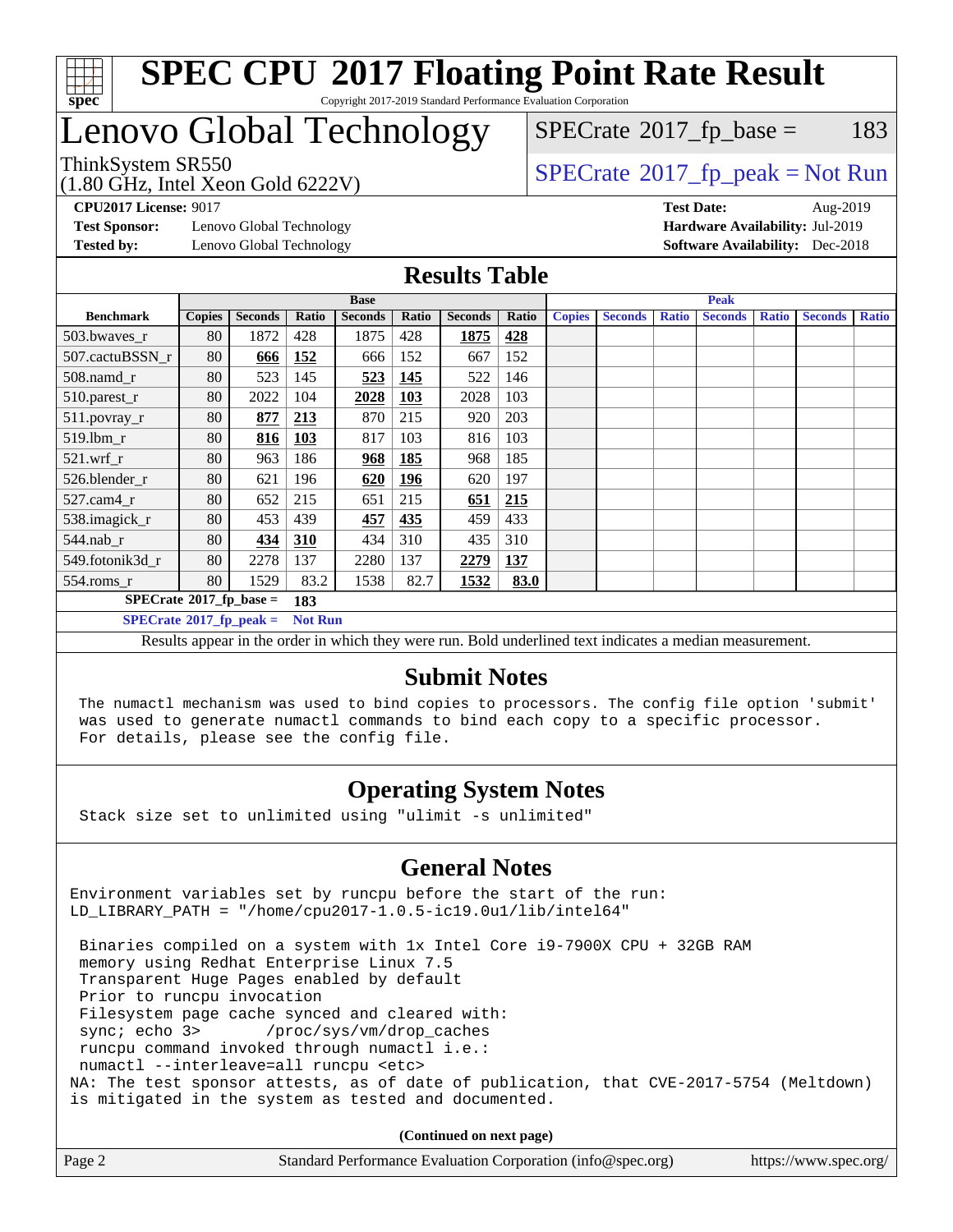

# **[SPEC CPU](http://www.spec.org/auto/cpu2017/Docs/result-fields.html#SPECCPU2017FloatingPointRateResult)[2017 Floating Point Rate Result](http://www.spec.org/auto/cpu2017/Docs/result-fields.html#SPECCPU2017FloatingPointRateResult)**

Copyright 2017-2019 Standard Performance Evaluation Corporation

### Lenovo Global Technology

 $SPECTate@2017_fp\_base = 183$ 

(1.80 GHz, Intel Xeon Gold 6222V)

ThinkSystem SR550<br>  $\begin{array}{c}\n\text{SPECrate} \textcirc 2017 \text{ fp } peak = Not Run\n\end{array}$  $\begin{array}{c}\n\text{SPECrate} \textcirc 2017 \text{ fp } peak = Not Run\n\end{array}$  $\begin{array}{c}\n\text{SPECrate} \textcirc 2017 \text{ fp } peak = Not Run\n\end{array}$ 

**[Test Sponsor:](http://www.spec.org/auto/cpu2017/Docs/result-fields.html#TestSponsor)** Lenovo Global Technology **[Hardware Availability:](http://www.spec.org/auto/cpu2017/Docs/result-fields.html#HardwareAvailability)** Jul-2019 **[Tested by:](http://www.spec.org/auto/cpu2017/Docs/result-fields.html#Testedby)** Lenovo Global Technology **[Software Availability:](http://www.spec.org/auto/cpu2017/Docs/result-fields.html#SoftwareAvailability)** Dec-2018

**[CPU2017 License:](http://www.spec.org/auto/cpu2017/Docs/result-fields.html#CPU2017License)** 9017 **[Test Date:](http://www.spec.org/auto/cpu2017/Docs/result-fields.html#TestDate)** Aug-2019

### **[General Notes \(Continued\)](http://www.spec.org/auto/cpu2017/Docs/result-fields.html#GeneralNotes)**

Yes: The test sponsor attests, as of date of publication, that CVE-2017-5753 (Spectre variant 1) is mitigated in the system as tested and documented. Yes: The test sponsor attests, as of date of publication, that CVE-2017-5715 (Spectre variant 2) is mitigated in the system as tested and documented. Yes: The test sponsor attests, as of date of publication, that CVE-2018-3640 (Spectre variant 3a) is mitigated in the system as tested and documented. Yes: The test sponsor attests, as of date of publication, that CVE-2018-3639 (Spectre variant 4) is mitigated in the system as tested and documented.

### **[Platform Notes](http://www.spec.org/auto/cpu2017/Docs/result-fields.html#PlatformNotes)**

Page 3 Standard Performance Evaluation Corporation [\(info@spec.org\)](mailto:info@spec.org) <https://www.spec.org/> BIOS configuration: Choose Operating Mode set to Maximum Performance Choose Operating Mode set to Custom Mode MONITOR/MWAIT set to Enable SNC set to Enable LLC dead line alloc set to Disable Sysinfo program /home/cpu2017-1.0.5-ic19.0u1/bin/sysinfo Rev: r5974 of 2018-05-19 9bcde8f2999c33d61f64985e45859ea9 running on linux-dogi Mon Aug 12 09:53:19 2019 SUT (System Under Test) info as seen by some common utilities. For more information on this section, see <https://www.spec.org/cpu2017/Docs/config.html#sysinfo> From /proc/cpuinfo model name : Intel(R) Xeon(R) Gold 6222V CPU @ 1.80GHz 2 "physical id"s (chips) 80 "processors" cores, siblings (Caution: counting these is hw and system dependent. The following excerpts from /proc/cpuinfo might not be reliable. Use with caution.) cpu cores : 20 siblings : 40 physical 0: cores 0 1 2 3 4 8 9 10 11 12 16 17 18 19 20 24 25 26 27 28 physical 1: cores 0 1 2 3 4 8 9 10 11 12 16 17 18 19 20 24 25 26 27 28 From lscpu: Architecture: x86\_64 CPU op-mode(s): 32-bit, 64-bit Little Endian  $CPU(s):$  80 On-line CPU(s) list: 0-79 Thread(s) per core: 2 Core(s) per socket: 20 Socket(s): 2 NUMA node(s): 4 **(Continued on next page)**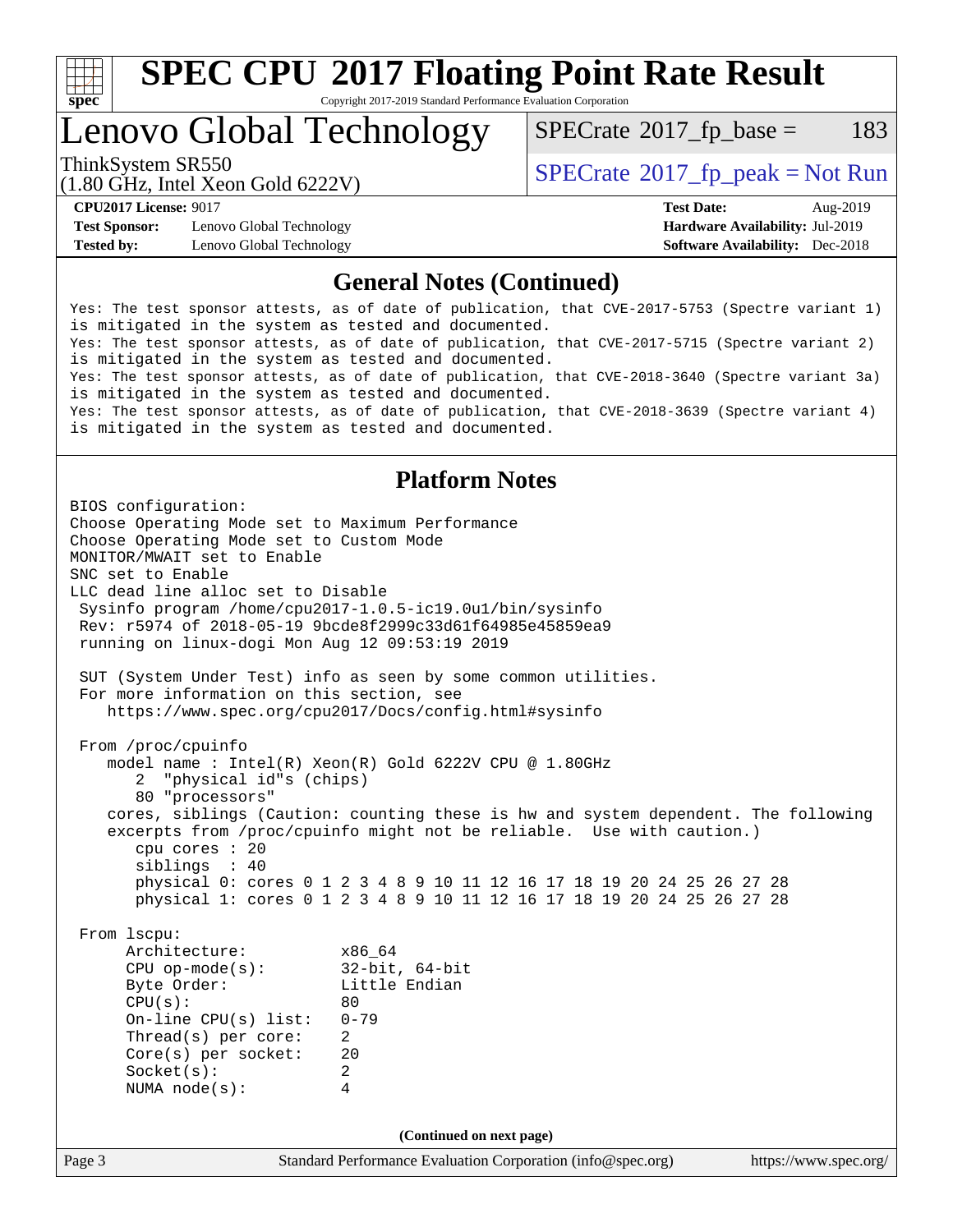

# **[SPEC CPU](http://www.spec.org/auto/cpu2017/Docs/result-fields.html#SPECCPU2017FloatingPointRateResult)[2017 Floating Point Rate Result](http://www.spec.org/auto/cpu2017/Docs/result-fields.html#SPECCPU2017FloatingPointRateResult)**

Copyright 2017-2019 Standard Performance Evaluation Corporation

Lenovo Global Technology

 $SPECTate@2017_fp\_base = 183$ 

(1.80 GHz, Intel Xeon Gold 6222V)

ThinkSystem SR550<br>(1.80 GHz, Intel Xeon Gold 6222V) [SPECrate](http://www.spec.org/auto/cpu2017/Docs/result-fields.html#SPECrate2017fppeak)®[2017\\_fp\\_peak = N](http://www.spec.org/auto/cpu2017/Docs/result-fields.html#SPECrate2017fppeak)ot Run

**[CPU2017 License:](http://www.spec.org/auto/cpu2017/Docs/result-fields.html#CPU2017License)** 9017 **[Test Date:](http://www.spec.org/auto/cpu2017/Docs/result-fields.html#TestDate)** Aug-2019

**[Test Sponsor:](http://www.spec.org/auto/cpu2017/Docs/result-fields.html#TestSponsor)** Lenovo Global Technology **[Hardware Availability:](http://www.spec.org/auto/cpu2017/Docs/result-fields.html#HardwareAvailability)** Jul-2019 **[Tested by:](http://www.spec.org/auto/cpu2017/Docs/result-fields.html#Testedby)** Lenovo Global Technology **[Software Availability:](http://www.spec.org/auto/cpu2017/Docs/result-fields.html#SoftwareAvailability)** Dec-2018

#### **[Platform Notes \(Continued\)](http://www.spec.org/auto/cpu2017/Docs/result-fields.html#PlatformNotes)**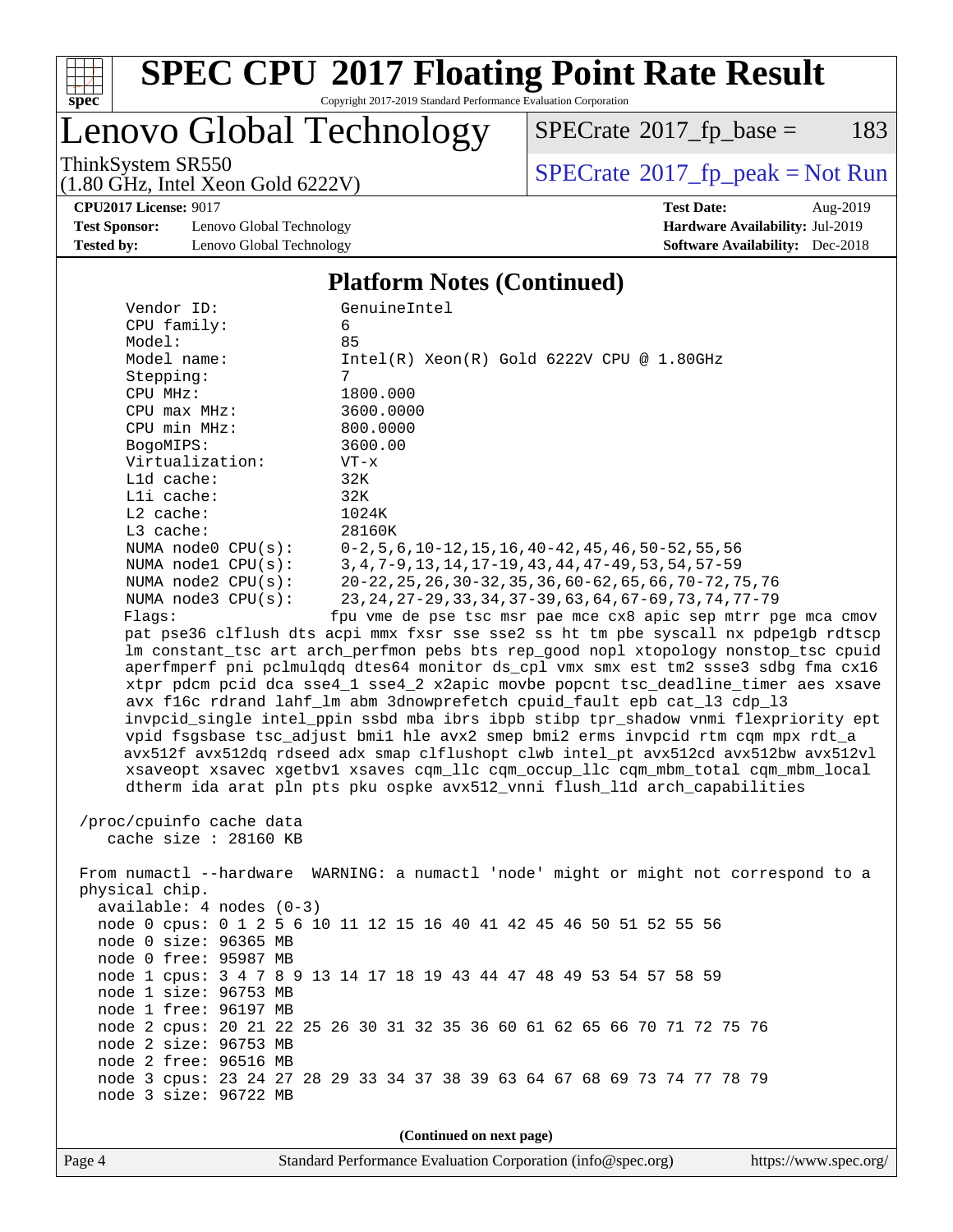| <b>SPEC CPU®2017 Floating Point Rate Result</b><br>Copyright 2017-2019 Standard Performance Evaluation Corporation<br>$spec^*$                                                                                                                                                                                                                                                                                                                                                                           |                                                                           |
|----------------------------------------------------------------------------------------------------------------------------------------------------------------------------------------------------------------------------------------------------------------------------------------------------------------------------------------------------------------------------------------------------------------------------------------------------------------------------------------------------------|---------------------------------------------------------------------------|
| Lenovo Global Technology                                                                                                                                                                                                                                                                                                                                                                                                                                                                                 | $SPECrate^{\circledast}2017$ _fp_base =<br>183                            |
| ThinkSystem SR550<br>$(1.80 \text{ GHz}, \text{Intel Xeon Gold } 6222 \text{V})$                                                                                                                                                                                                                                                                                                                                                                                                                         | $SPECrate^{\circ}2017rfp peak = Not Run$                                  |
| <b>CPU2017 License: 9017</b>                                                                                                                                                                                                                                                                                                                                                                                                                                                                             | <b>Test Date:</b><br>Aug-2019                                             |
| <b>Test Sponsor:</b><br>Lenovo Global Technology<br><b>Tested by:</b><br>Lenovo Global Technology                                                                                                                                                                                                                                                                                                                                                                                                        | Hardware Availability: Jul-2019<br><b>Software Availability:</b> Dec-2018 |
| <b>Platform Notes (Continued)</b>                                                                                                                                                                                                                                                                                                                                                                                                                                                                        |                                                                           |
| node 3 free: 96477 MB                                                                                                                                                                                                                                                                                                                                                                                                                                                                                    |                                                                           |
| node distances:<br>node<br>$\overline{0}$<br>$\frac{1}{2}$<br>3<br>2<br>21<br>0:<br>10 11<br>21<br>1:<br>11 10 21<br>21<br>2:<br>21  21<br>10<br>11<br>3:<br>21<br>11<br>21<br>10                                                                                                                                                                                                                                                                                                                        |                                                                           |
| From /proc/meminfo<br>MemTotal:<br>395873556 kB<br>HugePages_Total:<br>0<br>Hugepagesize:<br>2048 kB                                                                                                                                                                                                                                                                                                                                                                                                     |                                                                           |
| From /etc/*release* /etc/*version*<br>SuSE-release:<br>SUSE Linux Enterprise Server 12 (x86_64)<br>$VERSION = 12$<br>$PATCHLEVEL = 4$<br># This file is deprecated and will be removed in a future service pack or release.<br># Please check /etc/os-release for details about this release.<br>os-release:<br>NAME="SLES"<br>VERSION="12-SP4"<br>VERSION ID="12.4"<br>PRETTY_NAME="SUSE Linux Enterprise Server 12 SP4"<br>ID="sles"<br>ANSI_COLOR="0;32"<br>$CPE\_NAME = "cpe://o:suse: sles:12:sp4"$ |                                                                           |
| uname $-a$ :<br>Linux linux-dogi 4.12.14-94.41-default #1 SMP Wed Oct 31 12:25:04 UTC 2018 (3090901)<br>x86_64 x86_64 x86_64 GNU/Linux                                                                                                                                                                                                                                                                                                                                                                   |                                                                           |
| Kernel self-reported vulnerability status:                                                                                                                                                                                                                                                                                                                                                                                                                                                               |                                                                           |
| CVE-2017-5754 (Meltdown):<br>Not affected<br>CVE-2017-5753 (Spectre variant 1): Mitigation: __user pointer sanitization<br>CVE-2017-5715 (Spectre variant 2): Mitigation: Indirect Branch Restricted Speculation,<br>IBPB, IBRS_FW                                                                                                                                                                                                                                                                       |                                                                           |
| run-level 3 Aug 12 09:52                                                                                                                                                                                                                                                                                                                                                                                                                                                                                 |                                                                           |
| SPEC is set to: /home/cpu2017-1.0.5-ic19.0u1<br>Filesystem<br>Type Size Used Avail Use% Mounted on<br>$/\text{dev/sda}$ 3<br>892G<br>41G 852G<br>$5\%$ /<br>xfs                                                                                                                                                                                                                                                                                                                                          |                                                                           |
| Additional information from dmidecode follows. WARNING: Use caution when you interpret                                                                                                                                                                                                                                                                                                                                                                                                                   |                                                                           |
| (Continued on next page)                                                                                                                                                                                                                                                                                                                                                                                                                                                                                 |                                                                           |
| Page 5<br>Standard Performance Evaluation Corporation (info@spec.org)                                                                                                                                                                                                                                                                                                                                                                                                                                    | https://www.spec.org/                                                     |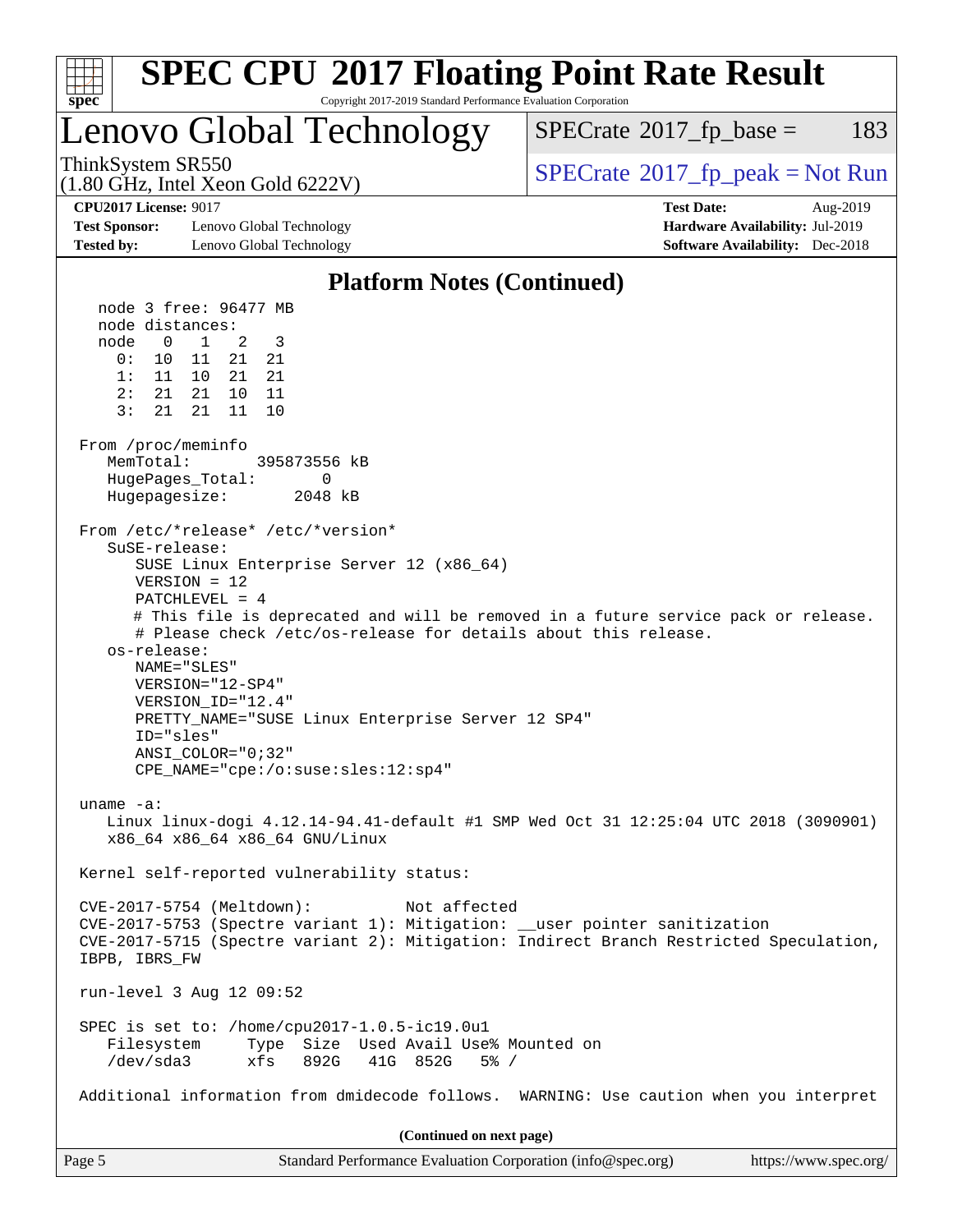

## Lenovo Global Technology

 $SPECTate@2017_fp\_base = 183$ 

(1.80 GHz, Intel Xeon Gold 6222V)

ThinkSystem SR550<br>  $\begin{array}{c}\n\text{SPECTI}_{\text{B}}\text{J} & \text{SPECTI}_{\text{C}}\n\end{array}$  [SPECrate](http://www.spec.org/auto/cpu2017/Docs/result-fields.html#SPECrate2017fppeak)®[2017\\_fp\\_peak = N](http://www.spec.org/auto/cpu2017/Docs/result-fields.html#SPECrate2017fppeak)ot Run

**[Test Sponsor:](http://www.spec.org/auto/cpu2017/Docs/result-fields.html#TestSponsor)** Lenovo Global Technology **[Hardware Availability:](http://www.spec.org/auto/cpu2017/Docs/result-fields.html#HardwareAvailability)** Jul-2019 **[Tested by:](http://www.spec.org/auto/cpu2017/Docs/result-fields.html#Testedby)** Lenovo Global Technology **[Software Availability:](http://www.spec.org/auto/cpu2017/Docs/result-fields.html#SoftwareAvailability)** Dec-2018

**[CPU2017 License:](http://www.spec.org/auto/cpu2017/Docs/result-fields.html#CPU2017License)** 9017 **[Test Date:](http://www.spec.org/auto/cpu2017/Docs/result-fields.html#TestDate)** Aug-2019

#### **[Platform Notes \(Continued\)](http://www.spec.org/auto/cpu2017/Docs/result-fields.html#PlatformNotes)**

 this section. The 'dmidecode' program reads system data which is "intended to allow hardware to be accurately determined", but the intent may not be met, as there are frequent changes to hardware, firmware, and the "DMTF SMBIOS" standard. BIOS Lenovo -[TEE141E-2.30]- 07/02/2019

Memory:

12x SK Hynix HMA84GR7CJR4N-WM 32 GB 2 rank 2933, configured at 2400

(End of data from sysinfo program)

#### **[Compiler Version Notes](http://www.spec.org/auto/cpu2017/Docs/result-fields.html#CompilerVersionNotes)**

============================================================================== C | 519.lbm\_r(base) 538.imagick\_r(base) 544.nab\_r(base) ------------------------------------------------------------------------------ Intel(R) C Intel(R) 64 Compiler for applications running on Intel(R) 64, Version 19.0.1.144 Build 20181018 Copyright (C) 1985-2018 Intel Corporation. All rights reserved. ------------------------------------------------------------------------------ ==============================================================================  $C++$  | 508.namd\_r(base) 510.parest\_r(base) ------------------------------------------------------------------------------ Intel(R) C++ Intel(R) 64 Compiler for applications running on Intel(R) 64, Version 19.0.1.144 Build 20181018 Copyright (C) 1985-2018 Intel Corporation. All rights reserved. ------------------------------------------------------------------------------ ==============================================================================  $C++$ , C  $| 511.povray_r(base) 526.blender_r(base)$ ------------------------------------------------------------------------------ Intel(R) C++ Intel(R) 64 Compiler for applications running on Intel(R) 64, Version 19.0.1.144 Build 20181018 Copyright (C) 1985-2018 Intel Corporation. All rights reserved. Intel(R) C Intel(R) 64 Compiler for applications running on Intel(R)  $64$ , Version 19.0.1.144 Build 20181018 Copyright (C) 1985-2018 Intel Corporation. All rights reserved. ------------------------------------------------------------------------------ ============================================================================== C++, C, Fortran | 507.cactuBSSN\_r(base) ------------------------------------------------------------------------------ Intel(R) C++ Intel(R) 64 Compiler for applications running on Intel(R)  $64$ , Version 19.0.1.144 Build 20181018 Copyright (C) 1985-2018 Intel Corporation. All rights reserved. Intel(R) C Intel(R) 64 Compiler for applications running on Intel(R)  $64$ , Version 19.0.1.144 Build 20181018 **(Continued on next page)**

Page 6 Standard Performance Evaluation Corporation [\(info@spec.org\)](mailto:info@spec.org) <https://www.spec.org/>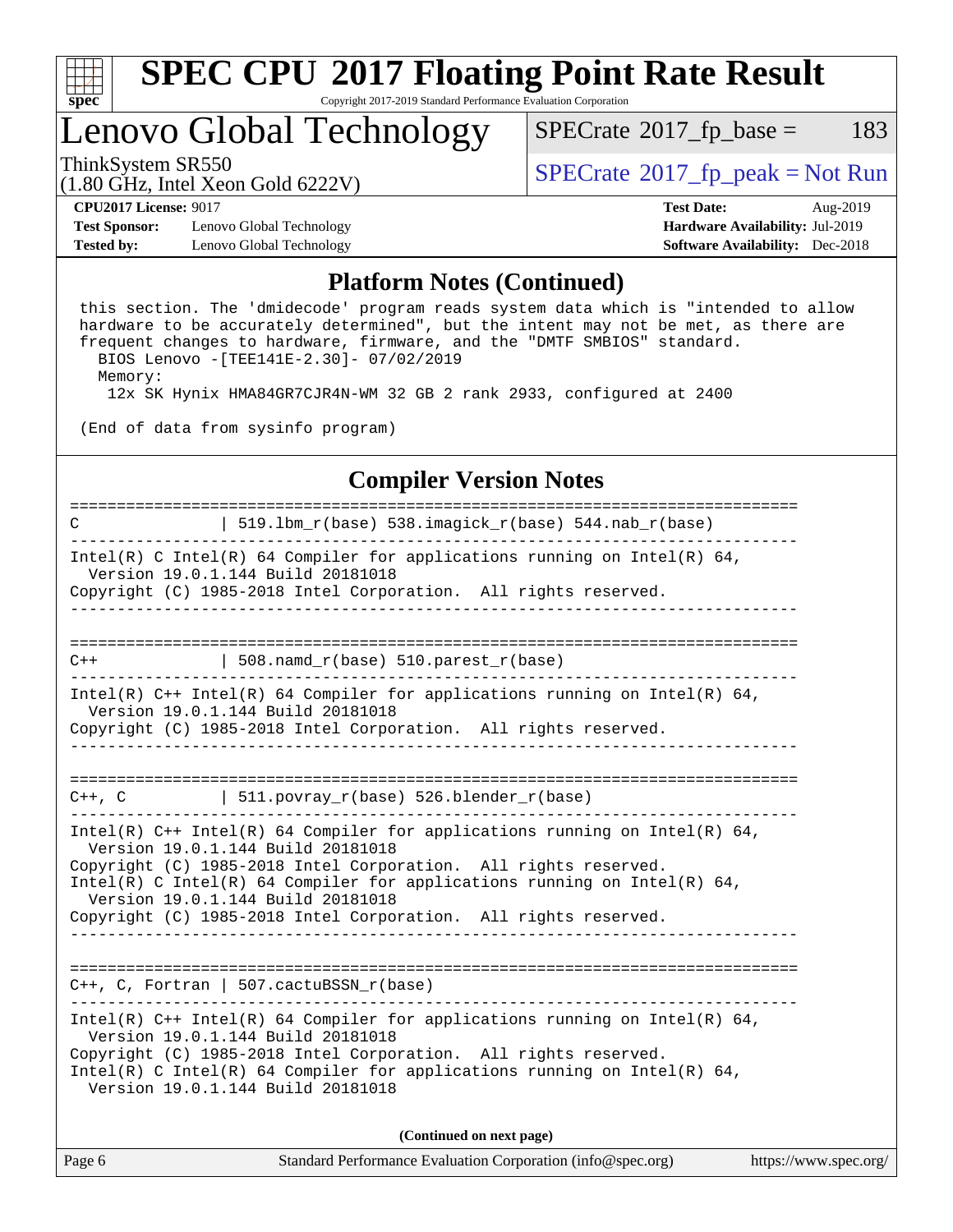

# **[SPEC CPU](http://www.spec.org/auto/cpu2017/Docs/result-fields.html#SPECCPU2017FloatingPointRateResult)[2017 Floating Point Rate Result](http://www.spec.org/auto/cpu2017/Docs/result-fields.html#SPECCPU2017FloatingPointRateResult)**

Copyright 2017-2019 Standard Performance Evaluation Corporation

Lenovo Global Technology

 $SPECTate@2017_fp\_base = 183$ 

(1.80 GHz, Intel Xeon Gold 6222V)

ThinkSystem SR550<br>(1.80 GHz, Intel Year Gold 6222V) [SPECrate](http://www.spec.org/auto/cpu2017/Docs/result-fields.html#SPECrate2017fppeak)®[2017\\_fp\\_peak = N](http://www.spec.org/auto/cpu2017/Docs/result-fields.html#SPECrate2017fppeak)ot Run

**[Test Sponsor:](http://www.spec.org/auto/cpu2017/Docs/result-fields.html#TestSponsor)** Lenovo Global Technology **[Hardware Availability:](http://www.spec.org/auto/cpu2017/Docs/result-fields.html#HardwareAvailability)** Jul-2019 **[Tested by:](http://www.spec.org/auto/cpu2017/Docs/result-fields.html#Testedby)** Lenovo Global Technology **[Software Availability:](http://www.spec.org/auto/cpu2017/Docs/result-fields.html#SoftwareAvailability)** Dec-2018

**[CPU2017 License:](http://www.spec.org/auto/cpu2017/Docs/result-fields.html#CPU2017License)** 9017 **[Test Date:](http://www.spec.org/auto/cpu2017/Docs/result-fields.html#TestDate)** Aug-2019

#### **[Compiler Version Notes \(Continued\)](http://www.spec.org/auto/cpu2017/Docs/result-fields.html#CompilerVersionNotes)**

| <u>011</u> P1101 + 01 D1011 1 + 0000 + 001101110                                                                                                                                                                                                                                                                                                                           |  |  |  |  |  |  |
|----------------------------------------------------------------------------------------------------------------------------------------------------------------------------------------------------------------------------------------------------------------------------------------------------------------------------------------------------------------------------|--|--|--|--|--|--|
| Copyright (C) 1985-2018 Intel Corporation. All rights reserved.<br>$Intel(R)$ Fortran Intel(R) 64 Compiler for applications running on Intel(R)<br>64, Version 19.0.1.144 Build 20181018                                                                                                                                                                                   |  |  |  |  |  |  |
| Copyright (C) 1985-2018 Intel Corporation. All rights reserved.                                                                                                                                                                                                                                                                                                            |  |  |  |  |  |  |
| ____________________________________                                                                                                                                                                                                                                                                                                                                       |  |  |  |  |  |  |
| 503.bwaves $r(base)$ 549.fotonik3d $r(base)$ 554.roms $r(base)$<br>Fortran                                                                                                                                                                                                                                                                                                 |  |  |  |  |  |  |
| Intel(R) Fortran Intel(R) 64 Compiler for applications running on Intel(R)<br>64, Version 19.0.1.144 Build 20181018<br>Copyright (C) 1985-2018 Intel Corporation. All rights reserved.                                                                                                                                                                                     |  |  |  |  |  |  |
| Fortran, C $\vert$ 521.wrf_r(base) 527.cam4_r(base)                                                                                                                                                                                                                                                                                                                        |  |  |  |  |  |  |
| Intel(R) Fortran Intel(R) 64 Compiler for applications running on Intel(R)<br>64, Version 19.0.1.144 Build 20181018<br>Copyright (C) 1985-2018 Intel Corporation. All rights reserved.<br>Intel(R) C Intel(R) 64 Compiler for applications running on Intel(R) 64,<br>Version 19.0.1.144 Build 20181018<br>Copyright (C) 1985-2018 Intel Corporation. All rights reserved. |  |  |  |  |  |  |
|                                                                                                                                                                                                                                                                                                                                                                            |  |  |  |  |  |  |

### **[Base Compiler Invocation](http://www.spec.org/auto/cpu2017/Docs/result-fields.html#BaseCompilerInvocation)**

[C benchmarks](http://www.spec.org/auto/cpu2017/Docs/result-fields.html#Cbenchmarks): [icc -m64 -std=c11](http://www.spec.org/cpu2017/results/res2019q3/cpu2017-20190819-17160.flags.html#user_CCbase_intel_icc_64bit_c11_33ee0cdaae7deeeab2a9725423ba97205ce30f63b9926c2519791662299b76a0318f32ddfffdc46587804de3178b4f9328c46fa7c2b0cd779d7a61945c91cd35)

[C++ benchmarks:](http://www.spec.org/auto/cpu2017/Docs/result-fields.html#CXXbenchmarks) [icpc -m64](http://www.spec.org/cpu2017/results/res2019q3/cpu2017-20190819-17160.flags.html#user_CXXbase_intel_icpc_64bit_4ecb2543ae3f1412ef961e0650ca070fec7b7afdcd6ed48761b84423119d1bf6bdf5cad15b44d48e7256388bc77273b966e5eb805aefd121eb22e9299b2ec9d9)

[Fortran benchmarks](http://www.spec.org/auto/cpu2017/Docs/result-fields.html#Fortranbenchmarks): [ifort -m64](http://www.spec.org/cpu2017/results/res2019q3/cpu2017-20190819-17160.flags.html#user_FCbase_intel_ifort_64bit_24f2bb282fbaeffd6157abe4f878425411749daecae9a33200eee2bee2fe76f3b89351d69a8130dd5949958ce389cf37ff59a95e7a40d588e8d3a57e0c3fd751)

[Benchmarks using both Fortran and C](http://www.spec.org/auto/cpu2017/Docs/result-fields.html#BenchmarksusingbothFortranandC): [ifort -m64](http://www.spec.org/cpu2017/results/res2019q3/cpu2017-20190819-17160.flags.html#user_CC_FCbase_intel_ifort_64bit_24f2bb282fbaeffd6157abe4f878425411749daecae9a33200eee2bee2fe76f3b89351d69a8130dd5949958ce389cf37ff59a95e7a40d588e8d3a57e0c3fd751) [icc -m64 -std=c11](http://www.spec.org/cpu2017/results/res2019q3/cpu2017-20190819-17160.flags.html#user_CC_FCbase_intel_icc_64bit_c11_33ee0cdaae7deeeab2a9725423ba97205ce30f63b9926c2519791662299b76a0318f32ddfffdc46587804de3178b4f9328c46fa7c2b0cd779d7a61945c91cd35)

[Benchmarks using both C and C++](http://www.spec.org/auto/cpu2017/Docs/result-fields.html#BenchmarksusingbothCandCXX): [icpc -m64](http://www.spec.org/cpu2017/results/res2019q3/cpu2017-20190819-17160.flags.html#user_CC_CXXbase_intel_icpc_64bit_4ecb2543ae3f1412ef961e0650ca070fec7b7afdcd6ed48761b84423119d1bf6bdf5cad15b44d48e7256388bc77273b966e5eb805aefd121eb22e9299b2ec9d9) [icc -m64 -std=c11](http://www.spec.org/cpu2017/results/res2019q3/cpu2017-20190819-17160.flags.html#user_CC_CXXbase_intel_icc_64bit_c11_33ee0cdaae7deeeab2a9725423ba97205ce30f63b9926c2519791662299b76a0318f32ddfffdc46587804de3178b4f9328c46fa7c2b0cd779d7a61945c91cd35)

[Benchmarks using Fortran, C, and C++:](http://www.spec.org/auto/cpu2017/Docs/result-fields.html#BenchmarksusingFortranCandCXX) [icpc -m64](http://www.spec.org/cpu2017/results/res2019q3/cpu2017-20190819-17160.flags.html#user_CC_CXX_FCbase_intel_icpc_64bit_4ecb2543ae3f1412ef961e0650ca070fec7b7afdcd6ed48761b84423119d1bf6bdf5cad15b44d48e7256388bc77273b966e5eb805aefd121eb22e9299b2ec9d9) [icc -m64 -std=c11](http://www.spec.org/cpu2017/results/res2019q3/cpu2017-20190819-17160.flags.html#user_CC_CXX_FCbase_intel_icc_64bit_c11_33ee0cdaae7deeeab2a9725423ba97205ce30f63b9926c2519791662299b76a0318f32ddfffdc46587804de3178b4f9328c46fa7c2b0cd779d7a61945c91cd35) [ifort -m64](http://www.spec.org/cpu2017/results/res2019q3/cpu2017-20190819-17160.flags.html#user_CC_CXX_FCbase_intel_ifort_64bit_24f2bb282fbaeffd6157abe4f878425411749daecae9a33200eee2bee2fe76f3b89351d69a8130dd5949958ce389cf37ff59a95e7a40d588e8d3a57e0c3fd751)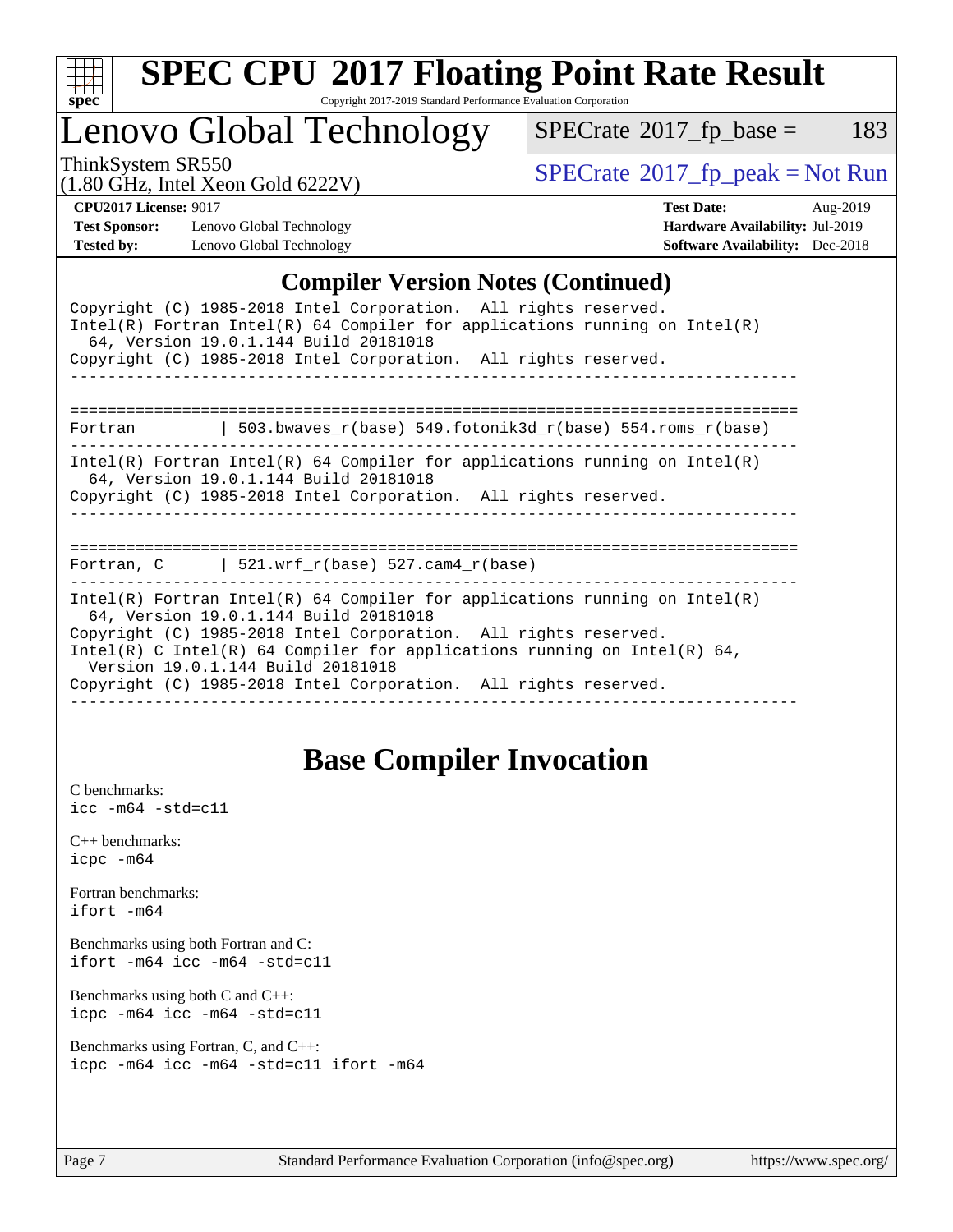

### Lenovo Global Technology

 $SPECTate@2017_fp\_base = 183$ 

(1.80 GHz, Intel Xeon Gold 6222V)

ThinkSystem SR550<br>  $\begin{array}{c}\n\text{SPECrate} \textcirc 2017 \text{ fp } peak = Not Run\n\end{array}$  $\begin{array}{c}\n\text{SPECrate} \textcirc 2017 \text{ fp } peak = Not Run\n\end{array}$  $\begin{array}{c}\n\text{SPECrate} \textcirc 2017 \text{ fp } peak = Not Run\n\end{array}$ 

**[Test Sponsor:](http://www.spec.org/auto/cpu2017/Docs/result-fields.html#TestSponsor)** Lenovo Global Technology **[Hardware Availability:](http://www.spec.org/auto/cpu2017/Docs/result-fields.html#HardwareAvailability)** Jul-2019 **[Tested by:](http://www.spec.org/auto/cpu2017/Docs/result-fields.html#Testedby)** Lenovo Global Technology **[Software Availability:](http://www.spec.org/auto/cpu2017/Docs/result-fields.html#SoftwareAvailability)** Dec-2018

**[CPU2017 License:](http://www.spec.org/auto/cpu2017/Docs/result-fields.html#CPU2017License)** 9017 **[Test Date:](http://www.spec.org/auto/cpu2017/Docs/result-fields.html#TestDate)** Aug-2019

### **[Base Portability Flags](http://www.spec.org/auto/cpu2017/Docs/result-fields.html#BasePortabilityFlags)**

 503.bwaves\_r: [-DSPEC\\_LP64](http://www.spec.org/cpu2017/results/res2019q3/cpu2017-20190819-17160.flags.html#suite_basePORTABILITY503_bwaves_r_DSPEC_LP64) 507.cactuBSSN\_r: [-DSPEC\\_LP64](http://www.spec.org/cpu2017/results/res2019q3/cpu2017-20190819-17160.flags.html#suite_basePORTABILITY507_cactuBSSN_r_DSPEC_LP64) 508.namd\_r: [-DSPEC\\_LP64](http://www.spec.org/cpu2017/results/res2019q3/cpu2017-20190819-17160.flags.html#suite_basePORTABILITY508_namd_r_DSPEC_LP64) 510.parest\_r: [-DSPEC\\_LP64](http://www.spec.org/cpu2017/results/res2019q3/cpu2017-20190819-17160.flags.html#suite_basePORTABILITY510_parest_r_DSPEC_LP64) 511.povray\_r: [-DSPEC\\_LP64](http://www.spec.org/cpu2017/results/res2019q3/cpu2017-20190819-17160.flags.html#suite_basePORTABILITY511_povray_r_DSPEC_LP64) 519.lbm\_r: [-DSPEC\\_LP64](http://www.spec.org/cpu2017/results/res2019q3/cpu2017-20190819-17160.flags.html#suite_basePORTABILITY519_lbm_r_DSPEC_LP64) 521.wrf\_r: [-DSPEC\\_LP64](http://www.spec.org/cpu2017/results/res2019q3/cpu2017-20190819-17160.flags.html#suite_basePORTABILITY521_wrf_r_DSPEC_LP64) [-DSPEC\\_CASE\\_FLAG](http://www.spec.org/cpu2017/results/res2019q3/cpu2017-20190819-17160.flags.html#b521.wrf_r_baseCPORTABILITY_DSPEC_CASE_FLAG) [-convert big\\_endian](http://www.spec.org/cpu2017/results/res2019q3/cpu2017-20190819-17160.flags.html#user_baseFPORTABILITY521_wrf_r_convert_big_endian_c3194028bc08c63ac5d04de18c48ce6d347e4e562e8892b8bdbdc0214820426deb8554edfa529a3fb25a586e65a3d812c835984020483e7e73212c4d31a38223) 526.blender\_r: [-DSPEC\\_LP64](http://www.spec.org/cpu2017/results/res2019q3/cpu2017-20190819-17160.flags.html#suite_basePORTABILITY526_blender_r_DSPEC_LP64) [-DSPEC\\_LINUX](http://www.spec.org/cpu2017/results/res2019q3/cpu2017-20190819-17160.flags.html#b526.blender_r_baseCPORTABILITY_DSPEC_LINUX) [-funsigned-char](http://www.spec.org/cpu2017/results/res2019q3/cpu2017-20190819-17160.flags.html#user_baseCPORTABILITY526_blender_r_force_uchar_40c60f00ab013830e2dd6774aeded3ff59883ba5a1fc5fc14077f794d777847726e2a5858cbc7672e36e1b067e7e5c1d9a74f7176df07886a243d7cc18edfe67) 527.cam4\_r: [-DSPEC\\_LP64](http://www.spec.org/cpu2017/results/res2019q3/cpu2017-20190819-17160.flags.html#suite_basePORTABILITY527_cam4_r_DSPEC_LP64) [-DSPEC\\_CASE\\_FLAG](http://www.spec.org/cpu2017/results/res2019q3/cpu2017-20190819-17160.flags.html#b527.cam4_r_baseCPORTABILITY_DSPEC_CASE_FLAG) 538.imagick\_r: [-DSPEC\\_LP64](http://www.spec.org/cpu2017/results/res2019q3/cpu2017-20190819-17160.flags.html#suite_basePORTABILITY538_imagick_r_DSPEC_LP64) 544.nab\_r: [-DSPEC\\_LP64](http://www.spec.org/cpu2017/results/res2019q3/cpu2017-20190819-17160.flags.html#suite_basePORTABILITY544_nab_r_DSPEC_LP64) 549.fotonik3d\_r: [-DSPEC\\_LP64](http://www.spec.org/cpu2017/results/res2019q3/cpu2017-20190819-17160.flags.html#suite_basePORTABILITY549_fotonik3d_r_DSPEC_LP64) 554.roms\_r: [-DSPEC\\_LP64](http://www.spec.org/cpu2017/results/res2019q3/cpu2017-20190819-17160.flags.html#suite_basePORTABILITY554_roms_r_DSPEC_LP64)

### **[Base Optimization Flags](http://www.spec.org/auto/cpu2017/Docs/result-fields.html#BaseOptimizationFlags)**

#### [C benchmarks](http://www.spec.org/auto/cpu2017/Docs/result-fields.html#Cbenchmarks):

[-xCORE-AVX512](http://www.spec.org/cpu2017/results/res2019q3/cpu2017-20190819-17160.flags.html#user_CCbase_f-xCORE-AVX512) [-ipo](http://www.spec.org/cpu2017/results/res2019q3/cpu2017-20190819-17160.flags.html#user_CCbase_f-ipo) [-O3](http://www.spec.org/cpu2017/results/res2019q3/cpu2017-20190819-17160.flags.html#user_CCbase_f-O3) [-no-prec-div](http://www.spec.org/cpu2017/results/res2019q3/cpu2017-20190819-17160.flags.html#user_CCbase_f-no-prec-div) [-qopt-prefetch](http://www.spec.org/cpu2017/results/res2019q3/cpu2017-20190819-17160.flags.html#user_CCbase_f-qopt-prefetch) [-ffinite-math-only](http://www.spec.org/cpu2017/results/res2019q3/cpu2017-20190819-17160.flags.html#user_CCbase_f_finite_math_only_cb91587bd2077682c4b38af759c288ed7c732db004271a9512da14a4f8007909a5f1427ecbf1a0fb78ff2a814402c6114ac565ca162485bbcae155b5e4258871) [-qopt-mem-layout-trans=4](http://www.spec.org/cpu2017/results/res2019q3/cpu2017-20190819-17160.flags.html#user_CCbase_f-qopt-mem-layout-trans_fa39e755916c150a61361b7846f310bcdf6f04e385ef281cadf3647acec3f0ae266d1a1d22d972a7087a248fd4e6ca390a3634700869573d231a252c784941a8)

#### [C++ benchmarks:](http://www.spec.org/auto/cpu2017/Docs/result-fields.html#CXXbenchmarks)

[-xCORE-AVX512](http://www.spec.org/cpu2017/results/res2019q3/cpu2017-20190819-17160.flags.html#user_CXXbase_f-xCORE-AVX512) [-ipo](http://www.spec.org/cpu2017/results/res2019q3/cpu2017-20190819-17160.flags.html#user_CXXbase_f-ipo) [-O3](http://www.spec.org/cpu2017/results/res2019q3/cpu2017-20190819-17160.flags.html#user_CXXbase_f-O3) [-no-prec-div](http://www.spec.org/cpu2017/results/res2019q3/cpu2017-20190819-17160.flags.html#user_CXXbase_f-no-prec-div) [-qopt-prefetch](http://www.spec.org/cpu2017/results/res2019q3/cpu2017-20190819-17160.flags.html#user_CXXbase_f-qopt-prefetch) [-ffinite-math-only](http://www.spec.org/cpu2017/results/res2019q3/cpu2017-20190819-17160.flags.html#user_CXXbase_f_finite_math_only_cb91587bd2077682c4b38af759c288ed7c732db004271a9512da14a4f8007909a5f1427ecbf1a0fb78ff2a814402c6114ac565ca162485bbcae155b5e4258871) [-qopt-mem-layout-trans=4](http://www.spec.org/cpu2017/results/res2019q3/cpu2017-20190819-17160.flags.html#user_CXXbase_f-qopt-mem-layout-trans_fa39e755916c150a61361b7846f310bcdf6f04e385ef281cadf3647acec3f0ae266d1a1d22d972a7087a248fd4e6ca390a3634700869573d231a252c784941a8)

#### [Fortran benchmarks](http://www.spec.org/auto/cpu2017/Docs/result-fields.html#Fortranbenchmarks):

```
-xCORE-AVX512 -ipo -O3 -no-prec-div -qopt-prefetch
-ffinite-math-only -qopt-mem-layout-trans=4 -auto
-nostandard-realloc-lhs -align array32byte
```
[Benchmarks using both Fortran and C](http://www.spec.org/auto/cpu2017/Docs/result-fields.html#BenchmarksusingbothFortranandC):

```
-xCORE-AVX512 -ipo -O3 -no-prec-div -qopt-prefetch
-ffinite-math-only -qopt-mem-layout-trans=4 -auto
-nostandard-realloc-lhs -align array32byte
```
#### [Benchmarks using both C and C++](http://www.spec.org/auto/cpu2017/Docs/result-fields.html#BenchmarksusingbothCandCXX):

```
-xCORE-AVX512 -ipo -O3 -no-prec-div -qopt-prefetch
-ffinite-math-only -qopt-mem-layout-trans=4
```
[Benchmarks using Fortran, C, and C++:](http://www.spec.org/auto/cpu2017/Docs/result-fields.html#BenchmarksusingFortranCandCXX)

```
-xCORE-AVX512 -ipo -O3 -no-prec-div -qopt-prefetch
-ffinite-math-only -qopt-mem-layout-trans=4 -auto
-nostandard-realloc-lhs -align array32byte
```